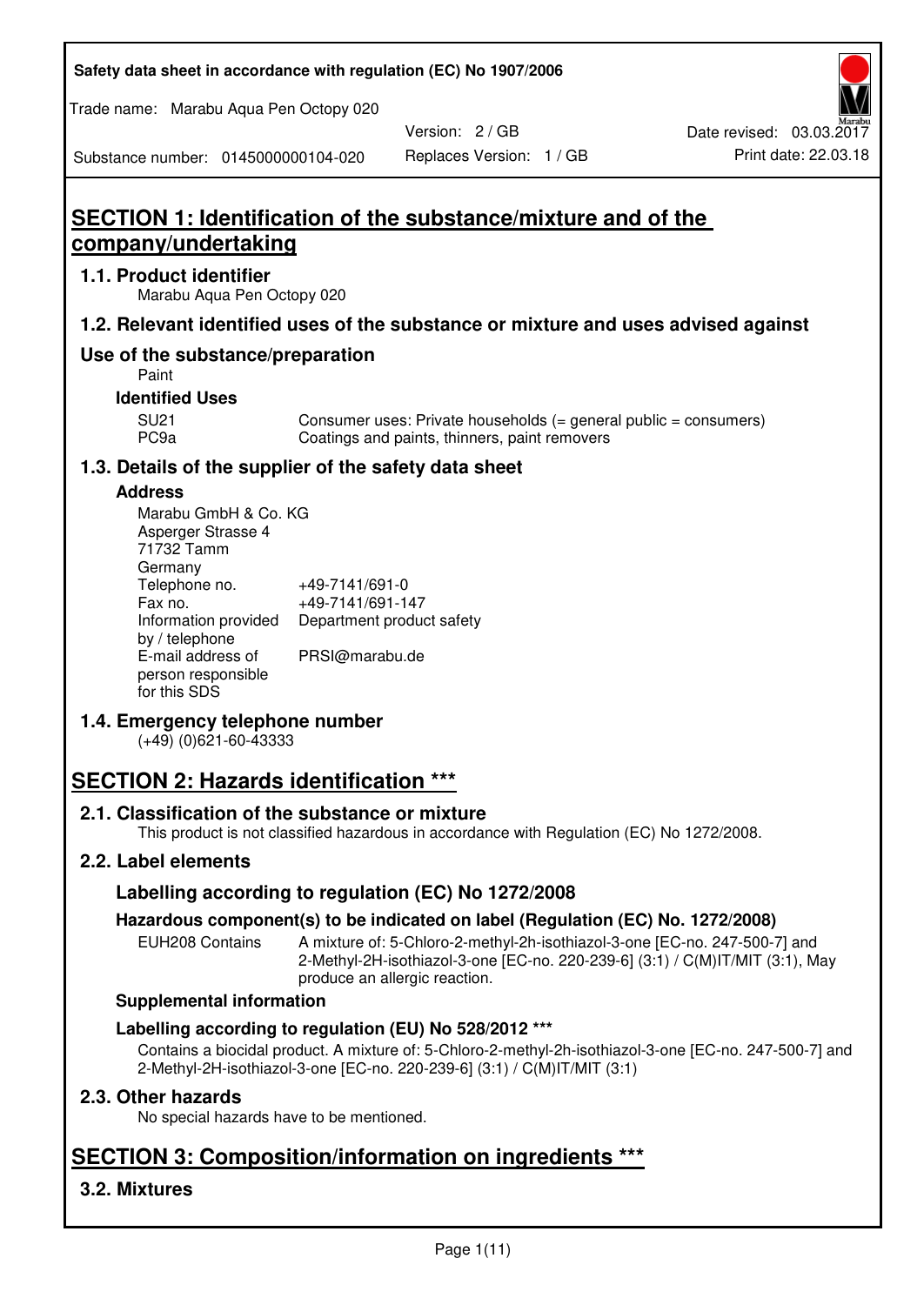| Safety data sheet in accordance with regulation (EC) No 1907/2006                                                                                                 |                                                                                                                         |                              |                                                      |                                                                  |      |                                                  |
|-------------------------------------------------------------------------------------------------------------------------------------------------------------------|-------------------------------------------------------------------------------------------------------------------------|------------------------------|------------------------------------------------------|------------------------------------------------------------------|------|--------------------------------------------------|
| Trade name: Marabu Aqua Pen Octopy 020                                                                                                                            |                                                                                                                         |                              |                                                      |                                                                  |      |                                                  |
| Substance number: 0145000000104-020                                                                                                                               |                                                                                                                         | Version: 2 / GB              |                                                      | Replaces Version: 1 / GB                                         |      | Date revised: 03.03.2017<br>Print date: 22.03.18 |
| <b>Chemical characterization</b>                                                                                                                                  |                                                                                                                         |                              |                                                      |                                                                  |      |                                                  |
| Paint based on water                                                                                                                                              |                                                                                                                         |                              |                                                      |                                                                  |      |                                                  |
| <b>Hazardous ingredients</b>                                                                                                                                      |                                                                                                                         |                              |                                                      |                                                                  |      |                                                  |
| <b>Ethanediol</b><br>CAS No.<br>EINECS no.<br>Registration no.<br>Concentration                                                                                   | $107 - 21 - 1$<br>203-473-3<br>01-2119456816-28<br>$>=$                                                                 | 1                            | $\overline{\phantom{0}}$                             | 10                                                               | $\%$ |                                                  |
| Classification (Regulation (EC) No. 1272/2008)                                                                                                                    | Acute Tox. 4<br>STOT RE 2                                                                                               |                              | H302<br>H373                                         |                                                                  |      |                                                  |
| <b>Bronopol (INN)</b><br>CAS No.<br>EINECS no.<br>Concentration                                                                                                   | $52 - 51 - 7$<br>200-143-0<br>$>=$                                                                                      | 0,01                         | $\prec$ and $\sim$                                   | 0,1                                                              | $\%$ |                                                  |
| Classification (Regulation (EC) No. 1272/2008)                                                                                                                    |                                                                                                                         |                              |                                                      |                                                                  |      |                                                  |
|                                                                                                                                                                   | Eye Dam. 1<br>Skin Irrit. 2<br>STOT SE 3<br>Acute Tox. 4<br>Acute Tox. 4<br>Aquatic Acute 1<br><b>Aquatic Chronic 1</b> |                              | H318<br>H315<br>H335<br>H302<br>H312<br>H400<br>H410 |                                                                  |      |                                                  |
| Concentration limits (Regulation (EC) No. 1272/2008)                                                                                                              | Aquatic Acute 1<br>Aquatic Chronic H410                                                                                 | H400                         | $M = 10$<br>$M = 1$                                  |                                                                  |      |                                                  |
| A mixture of: 5-Chloro-2-methyl-2h-isothiazol-3-one [EC-no. 247-500-7] and<br>2-Methyl-2H-isothiazol-3-one [EC-no. 220-239-6] (3:1) / C(M)IT/MIT (3:1)<br>CAS No. | 55965-84-9                                                                                                              |                              |                                                      |                                                                  |      |                                                  |
| Concentration                                                                                                                                                     |                                                                                                                         |                              | $\,<\,$                                              | 0,0015                                                           | $\%$ |                                                  |
| Classification (Regulation (EC) No. 1272/2008)                                                                                                                    | Acute Tox. 3<br>Aquatic Chronic 1<br>Aquatic Acute 1<br>Skin Sens. 1<br>Skin Corr. 1B<br>Acute Tox. 3<br>Acute Tox. 3   |                              | H331<br>H410<br>H400<br>H317<br>H314<br>H311<br>H301 |                                                                  |      |                                                  |
| Concentration limits (Regulation (EC) No. 1272/2008)                                                                                                              |                                                                                                                         |                              |                                                      |                                                                  |      |                                                  |
|                                                                                                                                                                   | Skin Corr. 1B<br>Eye Irrit. 2<br>Skin Irrit. 2<br>Skin Sens. 1                                                          | H314<br>H319<br>H315<br>H317 | $>= 0,6$                                             | $\epsilon = 0.06 < 0.6$<br>$\epsilon = 0.06 < 0.6$<br>$= 0,0015$ |      |                                                  |
| <b>Further ingredients ***</b>                                                                                                                                    |                                                                                                                         |                              |                                                      |                                                                  |      |                                                  |
| Glycerol<br>CAS No.<br>EINECS no.<br>Concentration                                                                                                                | $56 - 81 - 5$<br>200-289-5<br>$>=$                                                                                      | 10 <sup>°</sup>              | $\,<\,$                                              | 25                                                               | $\%$ | $[3]$                                            |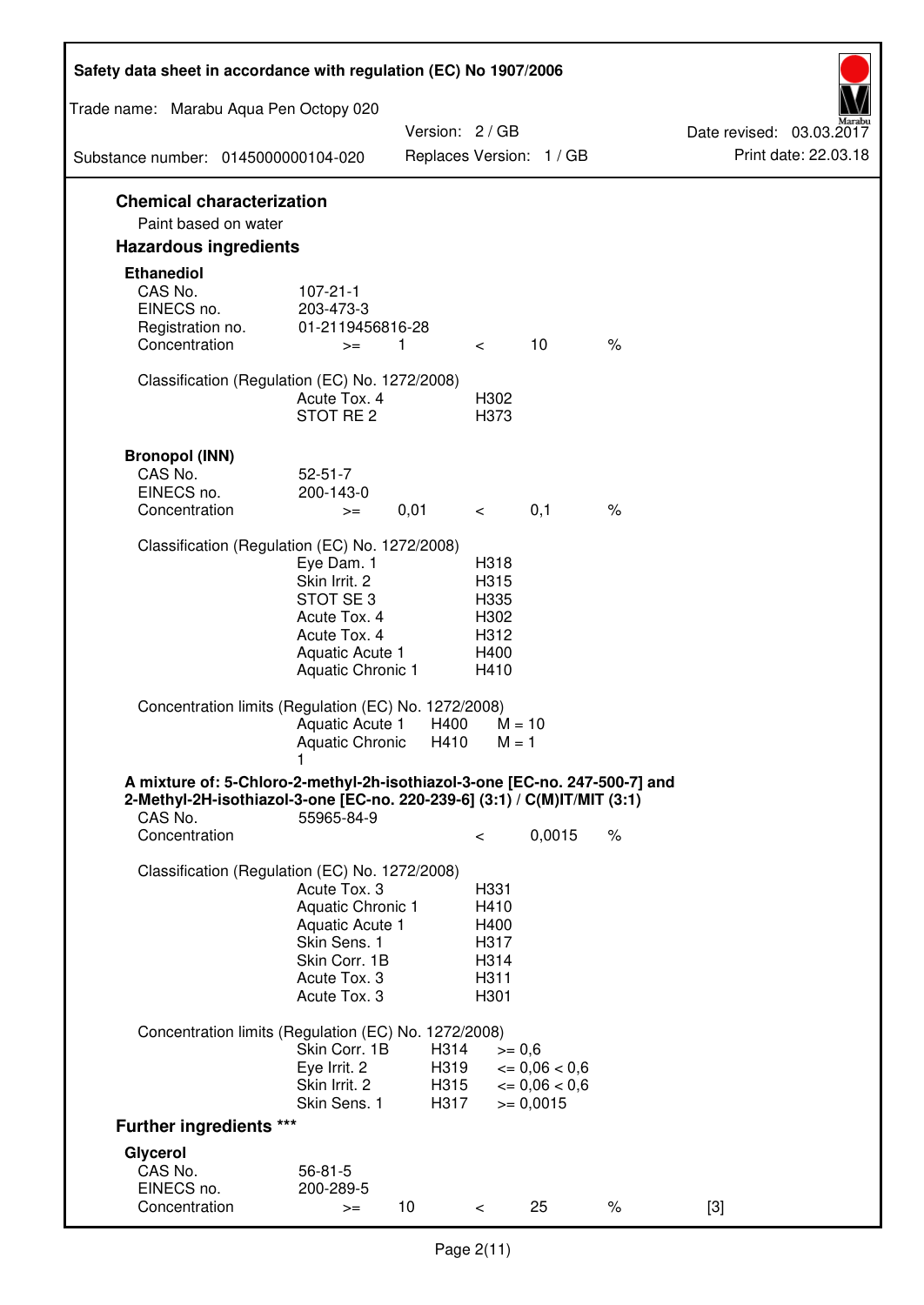| Safety data sheet in accordance with regulation (EC) No 1907/2006                                                                                                                  |                          |                          |
|------------------------------------------------------------------------------------------------------------------------------------------------------------------------------------|--------------------------|--------------------------|
| Trade name: Marabu Aqua Pen Octopy 020                                                                                                                                             | Version: 2 / GB          | Date revised: 03.03.2017 |
| Substance number: 0145000000104-020                                                                                                                                                | Replaces Version: 1 / GB | Print date: 22.03.18     |
|                                                                                                                                                                                    |                          |                          |
|                                                                                                                                                                                    |                          |                          |
| $\star$<br>[3] Substance with occupational exposure limits                                                                                                                         |                          |                          |
|                                                                                                                                                                                    |                          |                          |
| <b>SECTION 4: First aid measures</b>                                                                                                                                               |                          |                          |
| 4.1. Description of first aid measures<br>After skin contact                                                                                                                       |                          |                          |
| Wash with plenty of water and soap. Do NOT use solvents or thinners.                                                                                                               |                          |                          |
| After eye contact                                                                                                                                                                  |                          |                          |
| Separate eyelids, wash the eyes thoroughly with water (15 min.). In case of irritation consult an oculist.<br><b>After ingestion</b>                                               |                          |                          |
| Rinse mouth thoroughly with water. If larger amounts are swallowed or in the event of symptoms take<br>medical treatment.                                                          |                          |                          |
| 4.2. Most important symptoms and effects, both acute and delayed<br>Until now no symptoms known so far.                                                                            |                          |                          |
| 4.3. Indication of any immediate medical attention and special treatment needed                                                                                                    |                          |                          |
| Hints for the physician / treatment<br>Treat symptomatically                                                                                                                       |                          |                          |
| <b>SECTION 5: Firefighting measures</b>                                                                                                                                            |                          |                          |
| 5.1. Extinguishing media                                                                                                                                                           |                          |                          |
| Suitable extinguishing media<br>Carbon dioxide, Foam, Sand, Water                                                                                                                  |                          |                          |
| 5.2. Special hazards arising from the substance or mixture<br>In the event of fire the following can be released: Carbon monoxide (CO); Carbon dioxide (CO2); dense<br>black smoke |                          |                          |
| 5.3. Advice for firefighters                                                                                                                                                       |                          |                          |
| <b>Other information</b><br>Collect contaminated fire-fighting water separately, must not be discharged into the drains.                                                           |                          |                          |
| <b>SECTION 6: Accidental release measures</b>                                                                                                                                      |                          |                          |
| 6.1. Personal precautions, protective equipment and emergency procedures<br>No particular measures required.                                                                       |                          |                          |
| 6.2. Environmental precautions<br>No particular measures required.                                                                                                                 |                          |                          |
|                                                                                                                                                                                    |                          |                          |

**6.3. Methods and material for containment and cleaning up**  Clean preferably with a detergent - avoid use of solvents.

# **6.4. Reference to other sections**

Information regarding Safe handling, see Section 7. Information regarding personal protective measures, see Section 8. Information regarding waste disposal, see Section 13.

# **SECTION 7: Handling and storage**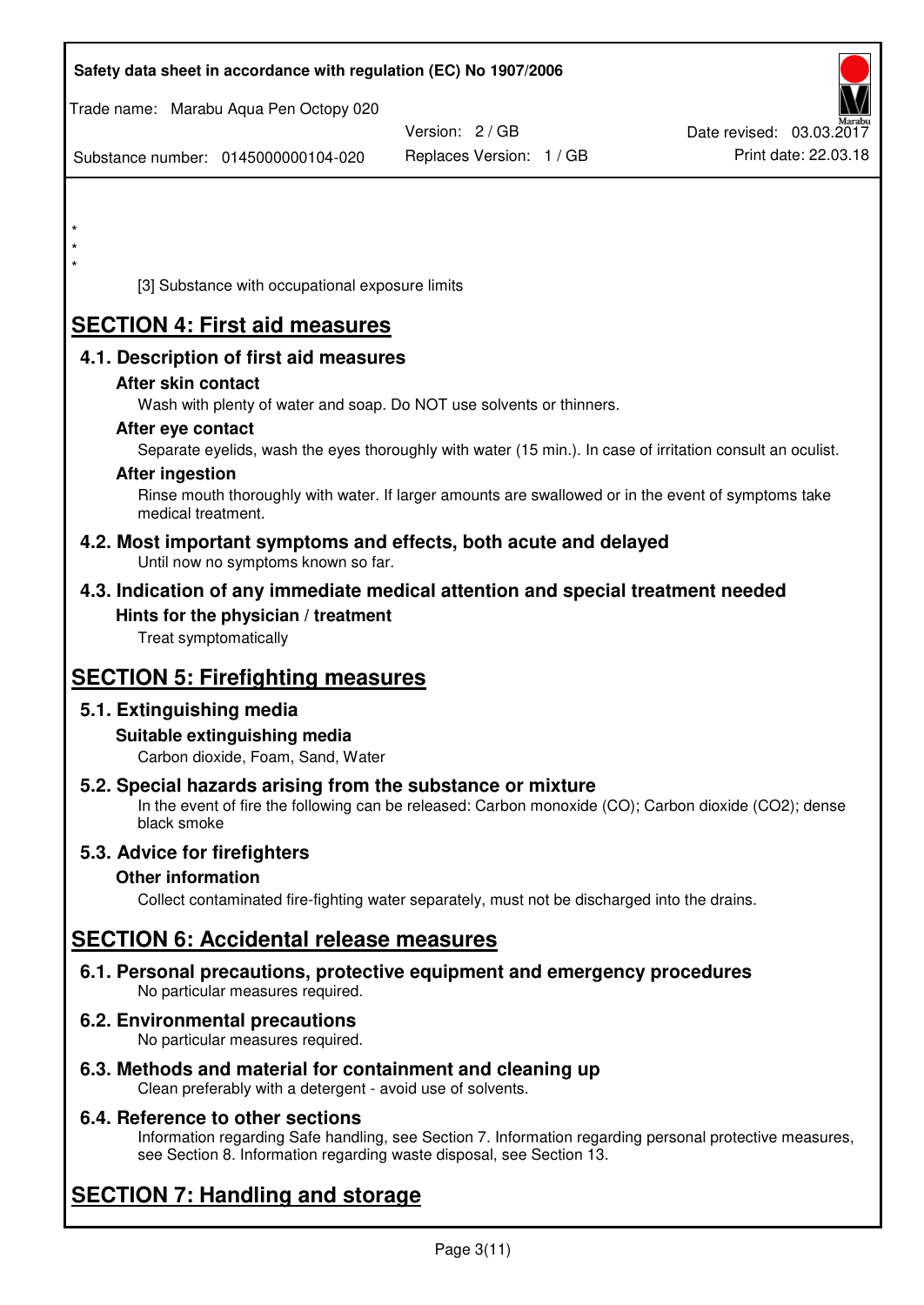| Safety data sheet in accordance with regulation (EC) No 1907/2006                                                                                                             |                                                                                                                                                                                                            |                                                  |
|-------------------------------------------------------------------------------------------------------------------------------------------------------------------------------|------------------------------------------------------------------------------------------------------------------------------------------------------------------------------------------------------------|--------------------------------------------------|
| Trade name: Marabu Aqua Pen Octopy 020                                                                                                                                        |                                                                                                                                                                                                            |                                                  |
|                                                                                                                                                                               | Version: 2/GB                                                                                                                                                                                              | Date revised: 03.03.2017<br>Print date: 22.03.18 |
| Substance number: 0145000000104-020                                                                                                                                           | Replaces Version: 1 / GB                                                                                                                                                                                   |                                                  |
| 7.1. Precautions for safe handling<br><b>Advice on safe handling</b><br>Advice on protection against fire and explosion<br>No special measures required.<br>Temperature class | Avoid skin and eye contact. Smoking, eating and drinking shall be prohibited in application area.<br>Classification of fires / temperature class / Ignition group / Dust explosion class<br>T <sub>2</sub> |                                                  |
| 7.2. Conditions for safe storage, including any incompatibilities                                                                                                             |                                                                                                                                                                                                            |                                                  |
| Requirements for storage rooms and vessels<br>Store in frostfree conditions.                                                                                                  |                                                                                                                                                                                                            |                                                  |
| Storage class according to TRGS 510                                                                                                                                           |                                                                                                                                                                                                            |                                                  |
| Storage class according to<br><b>TRGS 510</b>                                                                                                                                 | 12<br>Non-combustible liquids                                                                                                                                                                              |                                                  |
| 7.3. Specific end use(s)<br>Paint                                                                                                                                             |                                                                                                                                                                                                            |                                                  |
| <b>SECTION 8: Exposure controls/personal protection</b>                                                                                                                       |                                                                                                                                                                                                            |                                                  |
| 8.1. Control parameters                                                                                                                                                       |                                                                                                                                                                                                            |                                                  |
| <b>Exposure limit values</b>                                                                                                                                                  |                                                                                                                                                                                                            |                                                  |
| <b>Ethanediol</b><br>List                                                                                                                                                     | EH40                                                                                                                                                                                                       |                                                  |
| <b>Type</b>                                                                                                                                                                   | <b>WEL</b>                                                                                                                                                                                                 |                                                  |
| Value<br>Skin resorption / sensibilisation: Sk;                                                                                                                               | 10<br>mg/m <sup>3</sup><br><b>Status: 2011</b>                                                                                                                                                             |                                                  |
| Glycerol                                                                                                                                                                      |                                                                                                                                                                                                            |                                                  |
| List                                                                                                                                                                          | EH40                                                                                                                                                                                                       |                                                  |
| <b>Type</b><br>Value                                                                                                                                                          | <b>WEL</b><br>10<br>mg/m <sup>3</sup>                                                                                                                                                                      |                                                  |
| <b>Status: 2011</b>                                                                                                                                                           |                                                                                                                                                                                                            |                                                  |
| <b>Other information</b>                                                                                                                                                      |                                                                                                                                                                                                            |                                                  |
| There are not known any further control parameters.                                                                                                                           |                                                                                                                                                                                                            |                                                  |
| <b>Derived No/Minimal Effect Levels (DNEL/DMEL)</b>                                                                                                                           |                                                                                                                                                                                                            |                                                  |
| <b>Ethanediol</b><br>Type of value                                                                                                                                            | Derived No Effect Level (DNEL)                                                                                                                                                                             |                                                  |
| Reference group                                                                                                                                                               | Worker                                                                                                                                                                                                     |                                                  |
| Duration of exposure<br>Route of exposure                                                                                                                                     | Long term<br>inhalative                                                                                                                                                                                    |                                                  |
| Mode of action                                                                                                                                                                | Local effects                                                                                                                                                                                              |                                                  |
| Concentration                                                                                                                                                                 | 35                                                                                                                                                                                                         | mg/m <sup>3</sup>                                |
| Type of value                                                                                                                                                                 | Derived No Effect Level (DNEL)                                                                                                                                                                             |                                                  |
| Reference group                                                                                                                                                               | Worker                                                                                                                                                                                                     |                                                  |
| Duration of exposure<br>Route of exposure                                                                                                                                     | Long term<br>dermal                                                                                                                                                                                        |                                                  |
| Mode of action                                                                                                                                                                | Systemic effects                                                                                                                                                                                           |                                                  |
| Concentration                                                                                                                                                                 | 106                                                                                                                                                                                                        | mg/kg                                            |
| Type of value<br>Reference group                                                                                                                                              | Derived No Effect Level (DNEL)<br>Consumer                                                                                                                                                                 |                                                  |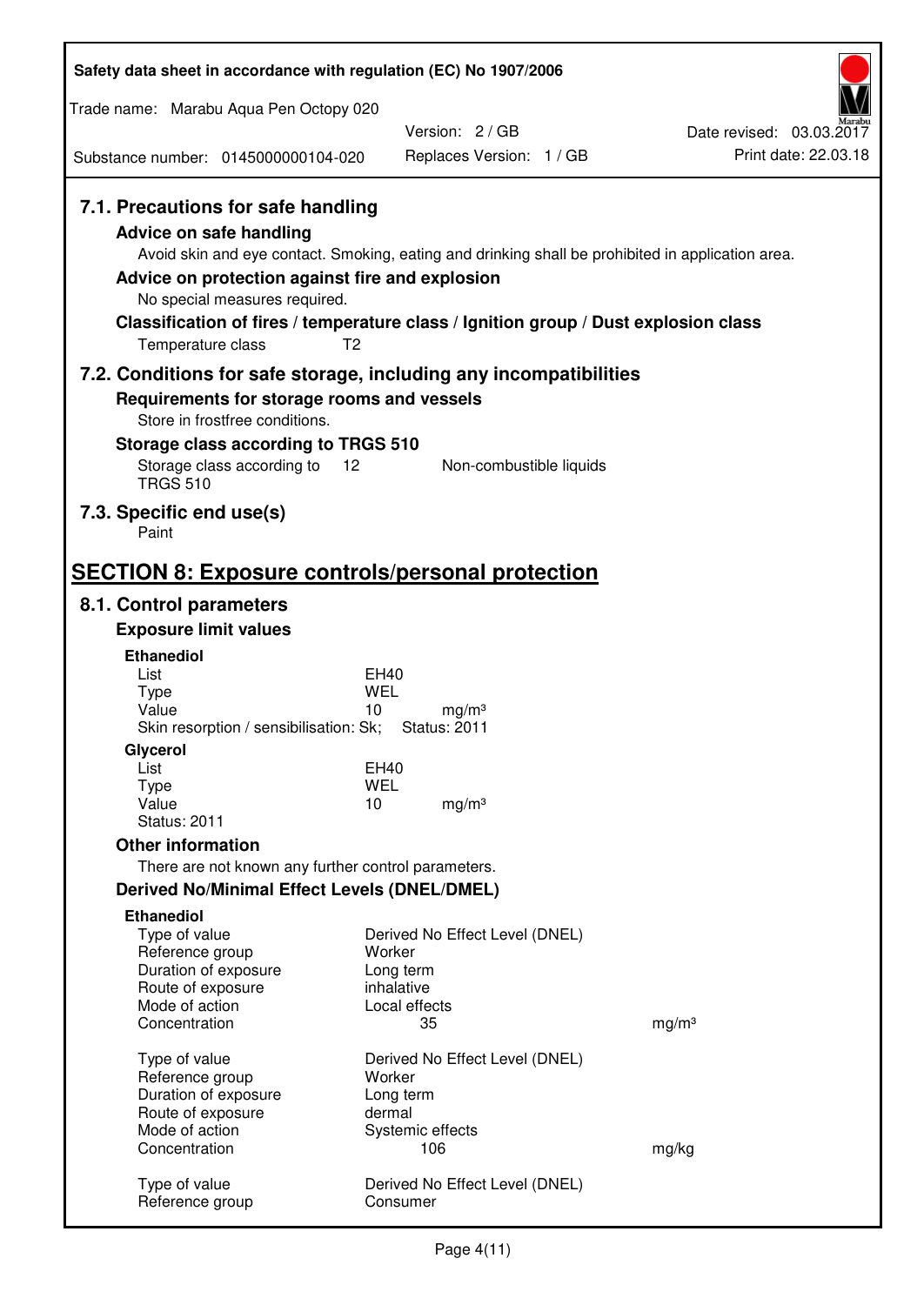| Safety data sheet in accordance with regulation (EC) No 1907/2006 |                                                                                                       |                          |
|-------------------------------------------------------------------|-------------------------------------------------------------------------------------------------------|--------------------------|
| Trade name: Marabu Aqua Pen Octopy 020                            | Version: 2 / GB                                                                                       | Date revised: 03.03.2017 |
| Substance number: 0145000000104-020                               | Replaces Version: 1 / GB                                                                              | Print date: 22.03.18     |
| Duration of exposure                                              | Long term                                                                                             |                          |
| Route of exposure<br>Mode of action                               | inhalative<br>Local effects                                                                           |                          |
| Concentration                                                     | 7                                                                                                     | mg/m <sup>3</sup>        |
|                                                                   |                                                                                                       |                          |
| Type of value                                                     | Derived No Effect Level (DNEL)                                                                        |                          |
| Reference group                                                   | Consumer                                                                                              |                          |
| Duration of exposure<br>Route of exposure                         | Long term<br>dermal                                                                                   |                          |
| Mode of action                                                    | Systemic effects                                                                                      |                          |
| Concentration                                                     | 53                                                                                                    | mg/kg                    |
|                                                                   |                                                                                                       |                          |
| <b>Predicted No Effect Concentration (PNEC)</b>                   |                                                                                                       |                          |
| <b>Ethanediol</b>                                                 |                                                                                                       |                          |
| Type of value                                                     | <b>PNEC</b>                                                                                           |                          |
| <b>Type</b><br>Concentration                                      | Freshwater<br>10                                                                                      |                          |
|                                                                   |                                                                                                       | mg/l                     |
| Type of value                                                     | <b>PNEC</b>                                                                                           |                          |
| <b>Type</b>                                                       | Saltwater                                                                                             |                          |
| Concentration                                                     | 1                                                                                                     | mg/l                     |
| Type of value                                                     | <b>PNEC</b>                                                                                           |                          |
| <b>Type</b>                                                       | Water (intermittent release)                                                                          |                          |
| Concentration                                                     | 10                                                                                                    | mg/l                     |
| Type of value                                                     | <b>PNEC</b>                                                                                           |                          |
| <b>Type</b>                                                       | Sewage treatment plant (STP)                                                                          |                          |
| Concentration                                                     | 199,5                                                                                                 | mg/l                     |
| Type of value                                                     | <b>PNEC</b>                                                                                           |                          |
| Type                                                              | Freshwater sediment                                                                                   |                          |
| Concentration                                                     | 37                                                                                                    | mg/kg                    |
|                                                                   | <b>PNEC</b>                                                                                           |                          |
| Type of value<br><b>Type</b>                                      | Marine sediment                                                                                       |                          |
| Concentration                                                     | 3,7                                                                                                   | mg/kg                    |
|                                                                   |                                                                                                       |                          |
| Type of value                                                     | <b>PNEC</b><br>Soil                                                                                   |                          |
| <b>Type</b><br>Concentration                                      | 1,53                                                                                                  | mg/kg                    |
|                                                                   |                                                                                                       |                          |
| 8.2. Exposure controls                                            |                                                                                                       |                          |
| <b>Exposure controls</b>                                          |                                                                                                       |                          |
| Provide adequate ventilation.                                     |                                                                                                       |                          |
| <b>Respiratory protection</b>                                     |                                                                                                       |                          |
| Not necessary.                                                    |                                                                                                       |                          |
| <b>Hand protection</b>                                            |                                                                                                       |                          |
| Not necessary.                                                    |                                                                                                       |                          |
| In case of intensive contact wear protective gloves.              |                                                                                                       |                          |
| individual or combination of chemicals.                           | There is no one glove material or combination of materials that will give unlimited resistance to any |                          |
|                                                                   | For prolonged or repeated handling nitrile rubber gloves with textile undergloves are required.       |                          |
| Material thickness<br>>                                           | 0,5<br>mm                                                                                             |                          |
| Breakthrough time<br><                                            | 30<br>min                                                                                             |                          |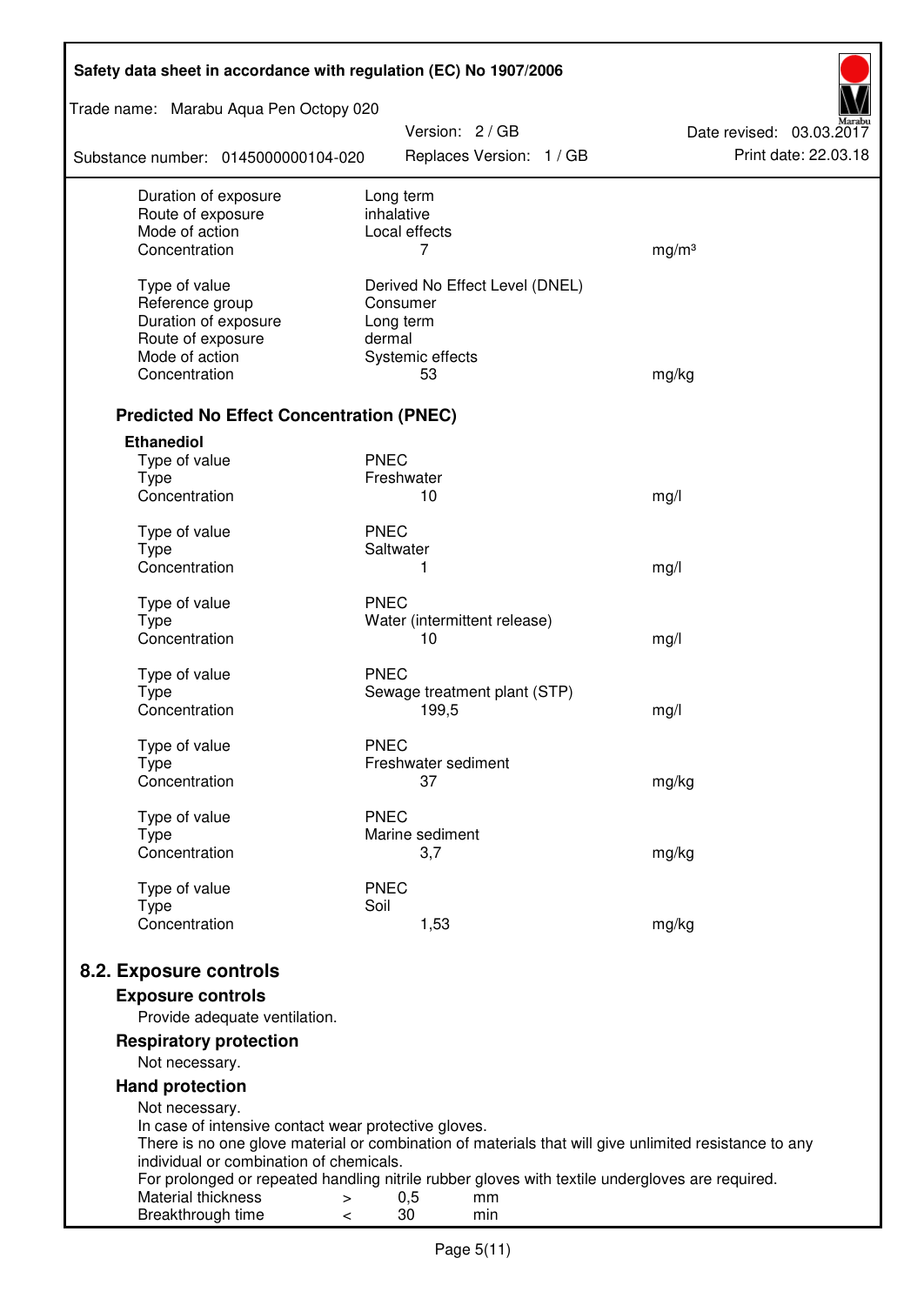| Safety data sheet in accordance with regulation (EC) No 1907/2006                                                                                                                                                                                                                                                                                            |                             |                                 |                                                                                                                                                                                                                                                                                                                    |
|--------------------------------------------------------------------------------------------------------------------------------------------------------------------------------------------------------------------------------------------------------------------------------------------------------------------------------------------------------------|-----------------------------|---------------------------------|--------------------------------------------------------------------------------------------------------------------------------------------------------------------------------------------------------------------------------------------------------------------------------------------------------------------|
| Trade name: Marabu Aqua Pen Octopy 020                                                                                                                                                                                                                                                                                                                       |                             |                                 |                                                                                                                                                                                                                                                                                                                    |
|                                                                                                                                                                                                                                                                                                                                                              | Version: 2 / GB             |                                 | Date revised: 03.03.2017                                                                                                                                                                                                                                                                                           |
| Substance number: 0145000000104-020                                                                                                                                                                                                                                                                                                                          |                             | Replaces Version: 1 / GB        | Print date: 22.03.18                                                                                                                                                                                                                                                                                               |
| The breakthrough time must be greater than the end use time of the product.<br>replacement must be followed.<br>Gloves should be replaced regularly and if there is any sign of damage to the glove material.<br>Always ensure that gloves are free from defects and that they are stored and used correctly.<br>maintenance.<br>once exposure has occurred. |                             |                                 | The instructions and information provided by the glove manufacturer on use, storage, maintenance and<br>The performance or effectiveness of the glove may be reduced by physical/ chemical damage and poor<br>Barrier creams may help to protect the exposed areas of the skin, they should however not be applied |
| Eye protection                                                                                                                                                                                                                                                                                                                                               |                             |                                 |                                                                                                                                                                                                                                                                                                                    |
| Not necessary.                                                                                                                                                                                                                                                                                                                                               |                             |                                 |                                                                                                                                                                                                                                                                                                                    |
| <b>Body protection</b>                                                                                                                                                                                                                                                                                                                                       |                             |                                 |                                                                                                                                                                                                                                                                                                                    |
| Not applicable.                                                                                                                                                                                                                                                                                                                                              |                             |                                 |                                                                                                                                                                                                                                                                                                                    |
|                                                                                                                                                                                                                                                                                                                                                              |                             |                                 |                                                                                                                                                                                                                                                                                                                    |
| <b>SECTION 9: Physical and chemical properties</b>                                                                                                                                                                                                                                                                                                           |                             |                                 |                                                                                                                                                                                                                                                                                                                    |
| 9.1. Information on basic physical and chemical properties                                                                                                                                                                                                                                                                                                   |                             |                                 |                                                                                                                                                                                                                                                                                                                    |
| <b>Form</b>                                                                                                                                                                                                                                                                                                                                                  | liquid                      |                                 |                                                                                                                                                                                                                                                                                                                    |
| <b>Colour</b>                                                                                                                                                                                                                                                                                                                                                | coloured                    |                                 |                                                                                                                                                                                                                                                                                                                    |
| <b>Odour</b>                                                                                                                                                                                                                                                                                                                                                 | odourless                   |                                 |                                                                                                                                                                                                                                                                                                                    |
| <b>Odour threshold</b>                                                                                                                                                                                                                                                                                                                                       |                             |                                 |                                                                                                                                                                                                                                                                                                                    |
| Remarks                                                                                                                                                                                                                                                                                                                                                      | No data available           |                                 |                                                                                                                                                                                                                                                                                                                    |
| <b>Melting point</b>                                                                                                                                                                                                                                                                                                                                         |                             |                                 |                                                                                                                                                                                                                                                                                                                    |
| Remarks                                                                                                                                                                                                                                                                                                                                                      | not determined              |                                 |                                                                                                                                                                                                                                                                                                                    |
| <b>Freezing point</b>                                                                                                                                                                                                                                                                                                                                        |                             |                                 |                                                                                                                                                                                                                                                                                                                    |
| Remarks                                                                                                                                                                                                                                                                                                                                                      | not determined              |                                 |                                                                                                                                                                                                                                                                                                                    |
| Initial boiling point and boiling range                                                                                                                                                                                                                                                                                                                      |                             |                                 |                                                                                                                                                                                                                                                                                                                    |
| Value                                                                                                                                                                                                                                                                                                                                                        | appr. 100                   |                                 | $\rm ^{\circ}C$                                                                                                                                                                                                                                                                                                    |
| Pressure                                                                                                                                                                                                                                                                                                                                                     | 1.013                       | hPa                             |                                                                                                                                                                                                                                                                                                                    |
| Source                                                                                                                                                                                                                                                                                                                                                       | Literature value            |                                 |                                                                                                                                                                                                                                                                                                                    |
| <b>Flash point</b>                                                                                                                                                                                                                                                                                                                                           |                             |                                 |                                                                                                                                                                                                                                                                                                                    |
| Remarks                                                                                                                                                                                                                                                                                                                                                      | Not applicable              |                                 |                                                                                                                                                                                                                                                                                                                    |
| Evaporation rate (ether $= 1$ ) :                                                                                                                                                                                                                                                                                                                            |                             |                                 |                                                                                                                                                                                                                                                                                                                    |
| Remarks                                                                                                                                                                                                                                                                                                                                                      | not determined              |                                 |                                                                                                                                                                                                                                                                                                                    |
| Flammability (solid, gas)                                                                                                                                                                                                                                                                                                                                    |                             |                                 |                                                                                                                                                                                                                                                                                                                    |
| Not applicable                                                                                                                                                                                                                                                                                                                                               |                             |                                 |                                                                                                                                                                                                                                                                                                                    |
| Upper/lower flammability or explosive limits                                                                                                                                                                                                                                                                                                                 |                             |                                 |                                                                                                                                                                                                                                                                                                                    |
| Lower explosion limit<br>Upper explosion limit                                                                                                                                                                                                                                                                                                               | 3,2<br>appr.<br>53<br>appr. |                                 | $%$ (V)<br>$%$ (V)                                                                                                                                                                                                                                                                                                 |
| Source                                                                                                                                                                                                                                                                                                                                                       | Literature value            |                                 |                                                                                                                                                                                                                                                                                                                    |
| Vapour pressure                                                                                                                                                                                                                                                                                                                                              |                             |                                 |                                                                                                                                                                                                                                                                                                                    |
| Value                                                                                                                                                                                                                                                                                                                                                        | 23<br>appr.                 |                                 | hPa                                                                                                                                                                                                                                                                                                                |
| Temperature                                                                                                                                                                                                                                                                                                                                                  | 20                          | °C                              |                                                                                                                                                                                                                                                                                                                    |
| Method                                                                                                                                                                                                                                                                                                                                                       |                             | Value taken from the literature |                                                                                                                                                                                                                                                                                                                    |
| <b>Vapour density</b>                                                                                                                                                                                                                                                                                                                                        |                             |                                 |                                                                                                                                                                                                                                                                                                                    |
| Remarks                                                                                                                                                                                                                                                                                                                                                      | not determined              |                                 |                                                                                                                                                                                                                                                                                                                    |
| <b>Density</b>                                                                                                                                                                                                                                                                                                                                               |                             |                                 |                                                                                                                                                                                                                                                                                                                    |
| Remarks                                                                                                                                                                                                                                                                                                                                                      | not determined              |                                 |                                                                                                                                                                                                                                                                                                                    |
| Solubility in water                                                                                                                                                                                                                                                                                                                                          |                             |                                 |                                                                                                                                                                                                                                                                                                                    |
| Remarks                                                                                                                                                                                                                                                                                                                                                      | miscible                    |                                 |                                                                                                                                                                                                                                                                                                                    |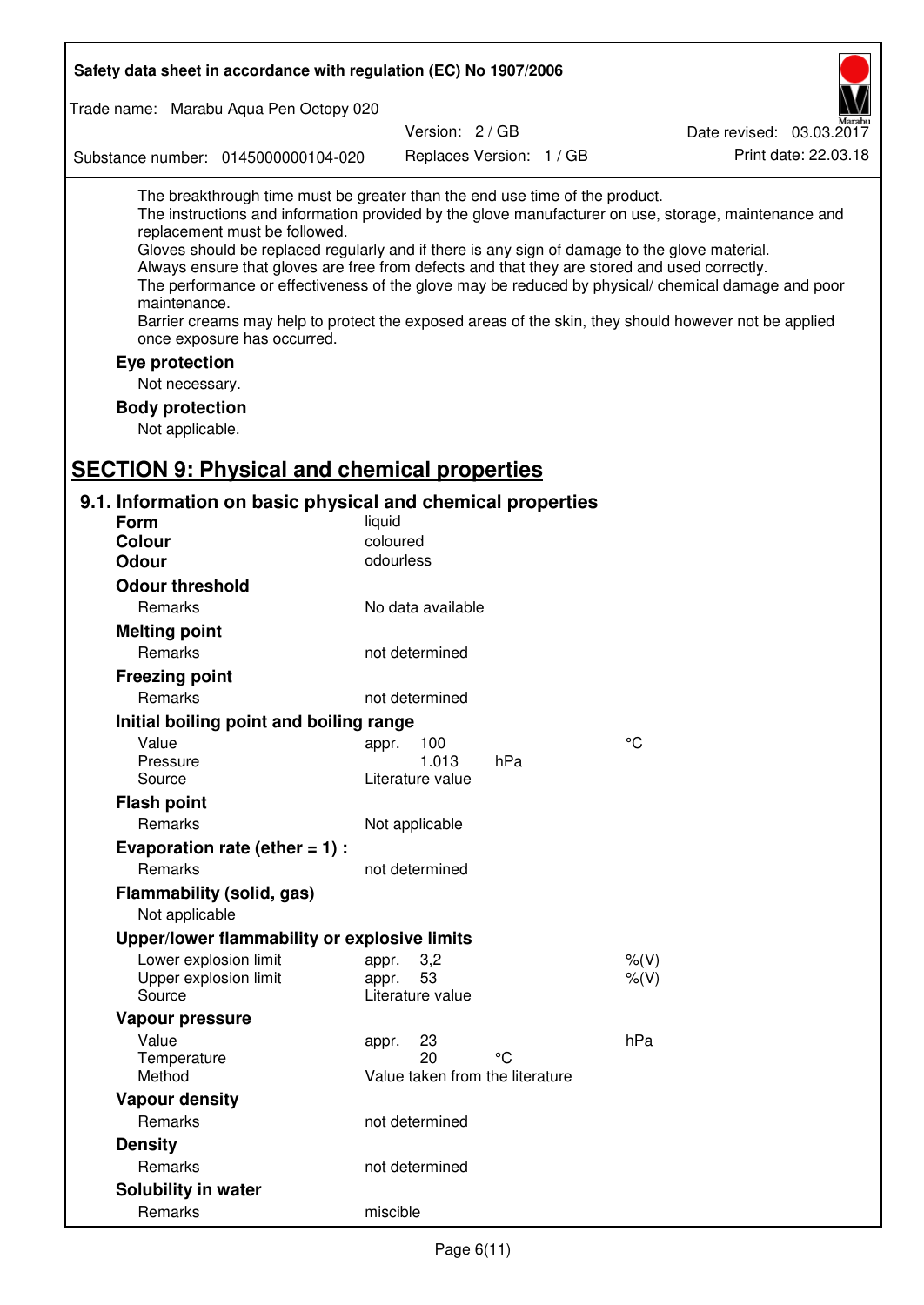| Safety data sheet in accordance with regulation (EC) No 1907/2006                    |                                                                   |    |                                                  |
|--------------------------------------------------------------------------------------|-------------------------------------------------------------------|----|--------------------------------------------------|
| Trade name: Marabu Aqua Pen Octopy 020                                               |                                                                   |    |                                                  |
| Substance number: 0145000000104-020                                                  | Version: 2 / GB<br>Replaces Version: 1 / GB                       |    | Date revised: 03.03.2017<br>Print date: 22.03.18 |
| Ignition temperature                                                                 |                                                                   |    |                                                  |
| Value<br>Source                                                                      | 410<br>appr.<br>Literature value                                  | °C |                                                  |
| <b>Viscosity</b>                                                                     |                                                                   |    |                                                  |
| Remarks                                                                              |                                                                   |    |                                                  |
| Remarks                                                                              | not determined                                                    |    |                                                  |
| 9.2. Other information<br><b>Other information</b><br>None known                     |                                                                   |    |                                                  |
| <b>SECTION 10: Stability and reactivity</b>                                          |                                                                   |    |                                                  |
| 10.1. Reactivity<br>None                                                             |                                                                   |    |                                                  |
| 10.2. Chemical stability<br>No hazardous reactions known.                            |                                                                   |    |                                                  |
| 10.3. Possibility of hazardous reactions<br>No hazardous reactions known.            |                                                                   |    |                                                  |
| 10.4. Conditions to avoid<br>No hazardous reactions known.                           |                                                                   |    |                                                  |
| 10.5. Incompatible materials<br>None                                                 |                                                                   |    |                                                  |
| 10.6. Hazardous decomposition products<br>No hazardous decomposition products known. |                                                                   |    |                                                  |
| <b>SECTION 11: Toxicological information</b>                                         |                                                                   |    |                                                  |
| 11.1. Information on toxicological effects                                           |                                                                   |    |                                                  |
| <b>Acute oral toxicity</b>                                                           |                                                                   |    |                                                  |
| Remarks                                                                              | Based on available data, the classification criteria are not met. |    |                                                  |
| <b>Acute dermal toxicity</b><br>Remarks                                              | Based on available data, the classification criteria are not met. |    |                                                  |
| <b>Acute inhalational toxicity</b>                                                   |                                                                   |    |                                                  |
| Remarks                                                                              | Based on available data, the classification criteria are not met. |    |                                                  |
| <b>Skin corrosion/irritation</b>                                                     |                                                                   |    |                                                  |
| Remarks                                                                              | Based on available data, the classification criteria are not met. |    |                                                  |
| Serious eye damage/irritation                                                        |                                                                   |    |                                                  |
| Remarks                                                                              | Based on available data, the classification criteria are not met. |    |                                                  |
| <b>Sensitization</b>                                                                 |                                                                   |    |                                                  |
| Remarks                                                                              | Based on available data, the classification criteria are not met. |    |                                                  |
| <b>Mutagenicity</b><br>Remarks                                                       |                                                                   |    |                                                  |
| <b>Reproductive toxicity</b>                                                         | Based on available data, the classification criteria are not met. |    |                                                  |
| Remarks                                                                              | Based on available data, the classification criteria are not met. |    |                                                  |
| Carcinogenicity                                                                      |                                                                   |    |                                                  |
| Remarks                                                                              | Based on available data, the classification criteria are not met. |    |                                                  |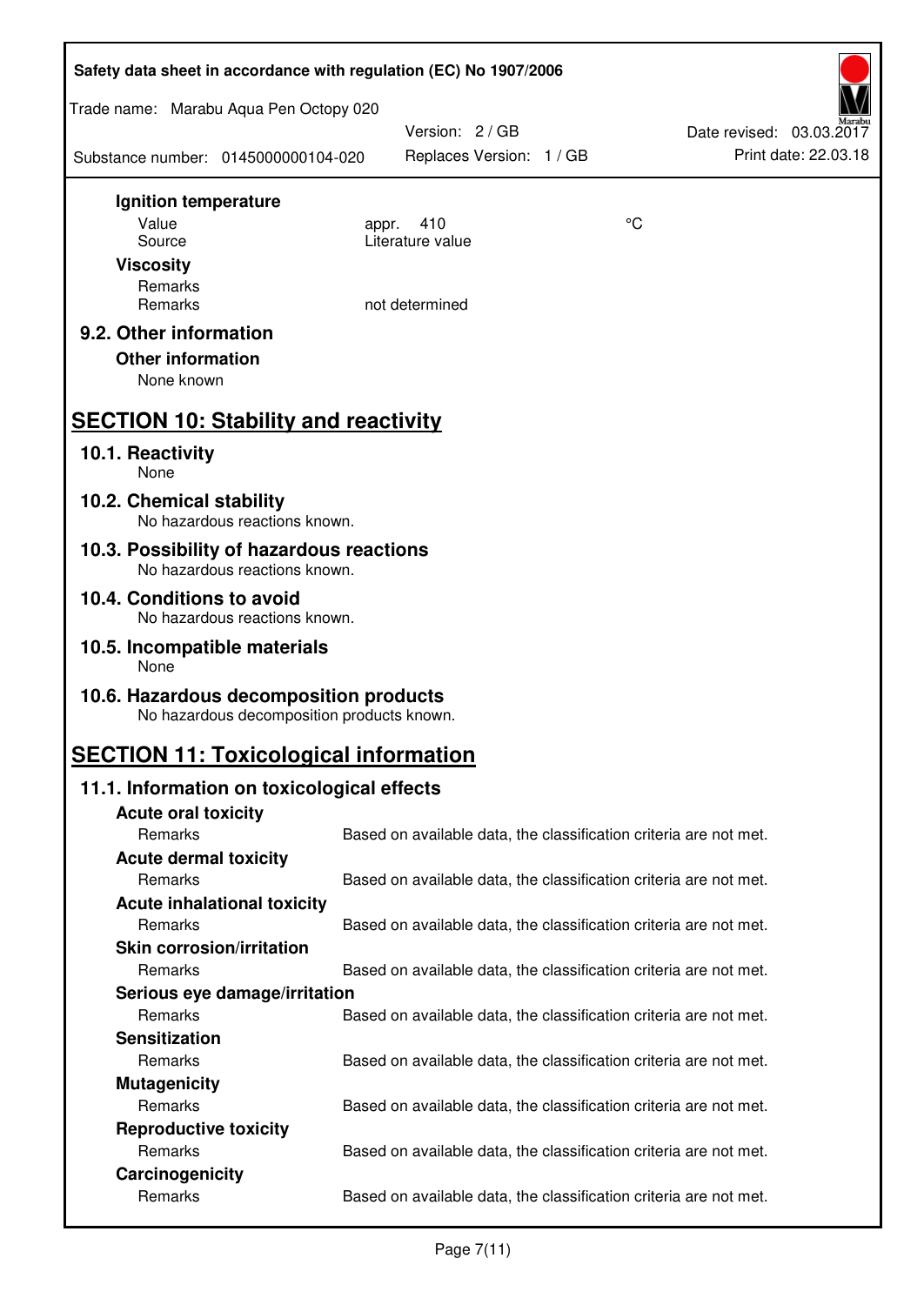### **Safety data sheet in accordance with regulation (EC) No 1907/2006**

Trade name: Marabu Aqua Pen Octopy 020

Version: 2 / GB

Replaces Version: 1 / GB Print date: 22.03.18 Date revised: 03.03.2017

Substance number: 0145000000104-020

# **Specific Target Organ Toxicity (STOT)**

**Single exposure** 

Based on available data, the classification criteria are not met.

**Repeated exposure** 

Remarks Based on available data, the classification criteria are not met.

#### **Aspiration hazard**

Based on available data, the classification criteria are not met.

#### **Experience in practice**

Provided all the recommended protective and safety precautions are taken, experience shows that no risk to health can be expected.

#### **Other information**

There are no data available on the mixture itself. The mixture has been assessed following the additivity method of the GHS/CLP Regulation (EC) No 1272/2008.

# **SECTION 12: Ecological information**

# **12.1. Toxicity**

#### **General information**

There are no data available on the mixture itself.Do not allow to enter drains or water courses.The mixture has been assessed following the summation method of the CLP Regulation (EC) No 1272/2008 and is not classified as dangerous for the environment.

#### **12.2. Persistence and degradability**

#### **General information**

There are no data available on the mixture itself.

#### **12.3. Bioaccumulative potential**

#### **General information**

There are no data available on the mixture itself.

#### **12.4. Mobility in soil**

#### **General information**

There are no data available on the mixture itself.

**12.5. Results of PBT and vPvB assessment** 

### **General information**

There are no data available on the mixture itself.

#### **12.6. Other adverse effects**

#### **General information**

There are no data available on the mixture itself.

# **SECTION 13: Disposal considerations**

# **13.1. Waste treatment methods**

#### **Disposal recommendations for the product**

The product can be placed with other household refuse. Small residues in containers can be washed-out with water and put into the drainage system.

#### **Disposal recommendations for packaging**

Packaging that cannot be cleaned should be disposed off as product waste. Completely emptied packagings can be given for recycling.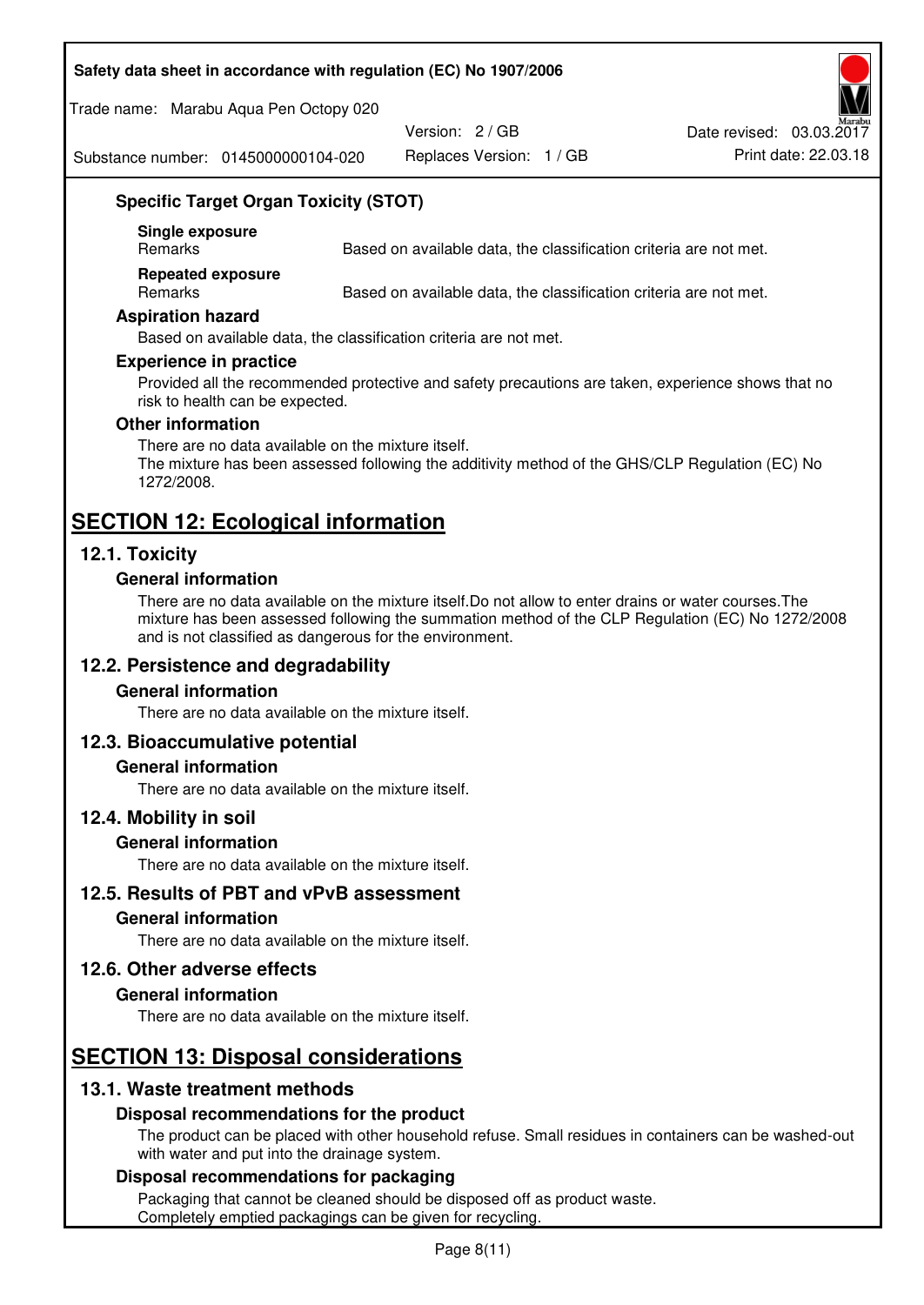| Safety data sheet in accordance with regulation (EC) No 1907/2006                         |                                                                                                       |                          |
|-------------------------------------------------------------------------------------------|-------------------------------------------------------------------------------------------------------|--------------------------|
| Trade name: Marabu Aqua Pen Octopy 020                                                    |                                                                                                       |                          |
|                                                                                           | Version: 2 / GB                                                                                       | Date revised: 03.03.2017 |
| Substance number: 0145000000104-020                                                       | Replaces Version: 1 / GB                                                                              | Print date: 22.03.18     |
| <b>SECTION 14: Transport information</b>                                                  |                                                                                                       |                          |
| <b>Land transport ADR/RID</b>                                                             |                                                                                                       |                          |
| Non-dangerous goods                                                                       |                                                                                                       |                          |
| 14.1. UN number                                                                           |                                                                                                       |                          |
| $UN -$                                                                                    |                                                                                                       |                          |
| 14.2. UN proper shipping name                                                             |                                                                                                       |                          |
| 14.3. Transport hazard class(es)                                                          |                                                                                                       |                          |
| Class                                                                                     |                                                                                                       |                          |
| Label                                                                                     |                                                                                                       |                          |
| 14.4. Packing group                                                                       |                                                                                                       |                          |
| Packing group                                                                             |                                                                                                       |                          |
| Transport category                                                                        | 0                                                                                                     |                          |
| 14.5. Environmental hazards                                                               |                                                                                                       |                          |
|                                                                                           |                                                                                                       |                          |
| <b>Marine transport IMDG/GGVSee</b>                                                       |                                                                                                       |                          |
|                                                                                           | The product does not constitute a hazardous substance in sea transport.                               |                          |
| 14.1. UN number                                                                           |                                                                                                       |                          |
| $UN -$                                                                                    |                                                                                                       |                          |
| 14.2. UN proper shipping name                                                             |                                                                                                       |                          |
|                                                                                           |                                                                                                       |                          |
| 14.3. Transport hazard class(es)                                                          |                                                                                                       |                          |
| Class                                                                                     |                                                                                                       |                          |
| Subsidiary risk                                                                           |                                                                                                       |                          |
| 14.4. Packing group                                                                       |                                                                                                       |                          |
| Packing group                                                                             |                                                                                                       |                          |
| 14.5. Environmental hazards                                                               |                                                                                                       |                          |
| no                                                                                        |                                                                                                       |                          |
| Air transport ICAO/IATA                                                                   |                                                                                                       |                          |
|                                                                                           | The product does not constitute a hazardous substance in air transport.                               |                          |
| 14.1. UN number                                                                           |                                                                                                       |                          |
| $UN -$                                                                                    |                                                                                                       |                          |
| 14.2. UN proper shipping name                                                             |                                                                                                       |                          |
| 14.3. Transport hazard class(es)                                                          |                                                                                                       |                          |
| Class                                                                                     |                                                                                                       |                          |
| Subsidiary risk                                                                           |                                                                                                       |                          |
| 14.4. Packing group                                                                       |                                                                                                       |                          |
| Packing group                                                                             |                                                                                                       |                          |
| 14.5. Environmental hazards                                                               |                                                                                                       |                          |
|                                                                                           |                                                                                                       |                          |
| Information for all modes of transport                                                    |                                                                                                       |                          |
| 14.6. Special precautions for user                                                        |                                                                                                       |                          |
| Transport within the user's premises:                                                     |                                                                                                       |                          |
| Always transport in closed containers that are upright and secure.                        |                                                                                                       |                          |
|                                                                                           | Ensure that persons transporting the product know what to do in the event of an accident or spillage. |                          |
| <b>Other information</b>                                                                  |                                                                                                       |                          |
|                                                                                           | 14.7. Transport in bulk according to Annex II of Marpol and the IBC Code                              |                          |
| no                                                                                        |                                                                                                       |                          |
|                                                                                           |                                                                                                       |                          |
| <b>SECTION 15: Regulatory information ***</b>                                             |                                                                                                       |                          |
|                                                                                           |                                                                                                       |                          |
| 15.1. Safety, health and environmental regulations/legislation specific for the substance |                                                                                                       |                          |

Ī

٦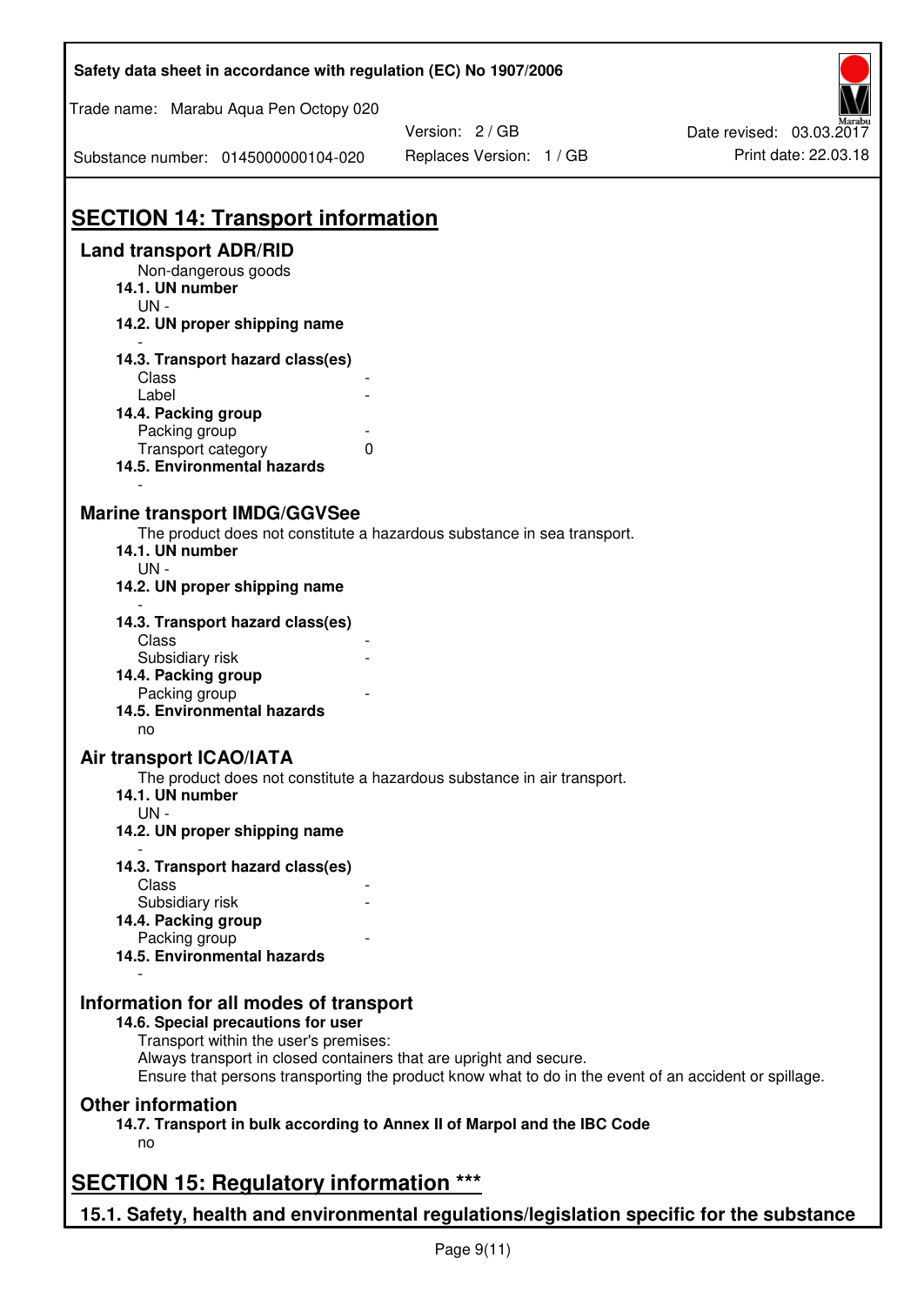|                                 | Safety data sheet in accordance with regulation (EC) No 1907/2006                                                                                                                                                                                                                                                                                                                                                                                                 |                                                       |                          |                                                                                                                                                                                                         |
|---------------------------------|-------------------------------------------------------------------------------------------------------------------------------------------------------------------------------------------------------------------------------------------------------------------------------------------------------------------------------------------------------------------------------------------------------------------------------------------------------------------|-------------------------------------------------------|--------------------------|---------------------------------------------------------------------------------------------------------------------------------------------------------------------------------------------------------|
|                                 | Trade name: Marabu Aqua Pen Octopy 020                                                                                                                                                                                                                                                                                                                                                                                                                            | Version: 2/GB                                         |                          | Date revised: 03.03.2017                                                                                                                                                                                |
|                                 | Substance number: 0145000000104-020                                                                                                                                                                                                                                                                                                                                                                                                                               |                                                       | Replaces Version: 1 / GB | Print date: 22.03.18                                                                                                                                                                                    |
| or mixture                      |                                                                                                                                                                                                                                                                                                                                                                                                                                                                   |                                                       |                          |                                                                                                                                                                                                         |
| <b>VOC ***</b>                  |                                                                                                                                                                                                                                                                                                                                                                                                                                                                   |                                                       |                          |                                                                                                                                                                                                         |
| VOC (EU)                        |                                                                                                                                                                                                                                                                                                                                                                                                                                                                   | $\mathbf 0$                                           | $\%$                     |                                                                                                                                                                                                         |
| <b>Other information</b>        |                                                                                                                                                                                                                                                                                                                                                                                                                                                                   |                                                       |                          |                                                                                                                                                                                                         |
|                                 | All components are contained in the TSCA inventory or exempted.<br>All components are contained in the AICS inventory.<br>All components are contained in the PICCS inventory.<br>All components are contained in the DSL inventory.<br>All components are contained in the IECSC inventory.<br>All components are contained in the NZIOC inventory.<br>All components are contained in the ENCS inventory.<br>All components are contained in the ECL inventory. |                                                       |                          |                                                                                                                                                                                                         |
|                                 | 15.2. Chemical safety assessment<br>For this preparation a chemical safety assessment has not been carried out.                                                                                                                                                                                                                                                                                                                                                   |                                                       |                          |                                                                                                                                                                                                         |
|                                 | <b>SECTION 16: Other information</b>                                                                                                                                                                                                                                                                                                                                                                                                                              |                                                       |                          |                                                                                                                                                                                                         |
|                                 | <b>Hazard statements listed in Chapter 3</b>                                                                                                                                                                                                                                                                                                                                                                                                                      |                                                       |                          |                                                                                                                                                                                                         |
| H301                            |                                                                                                                                                                                                                                                                                                                                                                                                                                                                   | Toxic if swallowed.                                   |                          |                                                                                                                                                                                                         |
| H302                            |                                                                                                                                                                                                                                                                                                                                                                                                                                                                   | Harmful if swallowed.                                 |                          |                                                                                                                                                                                                         |
| H311                            |                                                                                                                                                                                                                                                                                                                                                                                                                                                                   | Toxic in contact with skin.                           |                          |                                                                                                                                                                                                         |
| H312                            |                                                                                                                                                                                                                                                                                                                                                                                                                                                                   | Harmful in contact with skin.                         |                          |                                                                                                                                                                                                         |
| H314                            |                                                                                                                                                                                                                                                                                                                                                                                                                                                                   | Causes severe skin burns and eye damage.              |                          |                                                                                                                                                                                                         |
| H315                            |                                                                                                                                                                                                                                                                                                                                                                                                                                                                   | Causes skin irritation.                               |                          |                                                                                                                                                                                                         |
| H317                            |                                                                                                                                                                                                                                                                                                                                                                                                                                                                   | May cause an allergic skin reaction.                  |                          |                                                                                                                                                                                                         |
| H318                            |                                                                                                                                                                                                                                                                                                                                                                                                                                                                   | Causes serious eye damage.                            |                          |                                                                                                                                                                                                         |
| H331                            |                                                                                                                                                                                                                                                                                                                                                                                                                                                                   | Toxic if inhaled.                                     |                          |                                                                                                                                                                                                         |
| H335                            |                                                                                                                                                                                                                                                                                                                                                                                                                                                                   | May cause respiratory irritation.                     |                          |                                                                                                                                                                                                         |
| H373                            |                                                                                                                                                                                                                                                                                                                                                                                                                                                                   |                                                       |                          | May cause damage to organs through prolonged or repeated exposure:                                                                                                                                      |
| H400<br>H410                    |                                                                                                                                                                                                                                                                                                                                                                                                                                                                   | Very toxic to aquatic life.                           |                          |                                                                                                                                                                                                         |
|                                 |                                                                                                                                                                                                                                                                                                                                                                                                                                                                   | Very toxic to aquatic life with long lasting effects. |                          |                                                                                                                                                                                                         |
|                                 | <b>CLP categories listed in Chapter 3</b>                                                                                                                                                                                                                                                                                                                                                                                                                         |                                                       |                          |                                                                                                                                                                                                         |
| Acute Tox. 3                    |                                                                                                                                                                                                                                                                                                                                                                                                                                                                   | Acute toxicity, Category 3                            |                          |                                                                                                                                                                                                         |
| Acute Tox. 4                    |                                                                                                                                                                                                                                                                                                                                                                                                                                                                   | Acute toxicity, Category 4                            |                          |                                                                                                                                                                                                         |
| Aquatic Acute 1                 |                                                                                                                                                                                                                                                                                                                                                                                                                                                                   |                                                       |                          | Hazardous to the aquatic environment, acute, Category 1                                                                                                                                                 |
| Aquatic Chronic 1<br>Eye Dam. 1 |                                                                                                                                                                                                                                                                                                                                                                                                                                                                   | Serious eye damage, Category 1                        |                          | Hazardous to the aquatic environment, chronic, Category 1                                                                                                                                               |
| Skin Corr. 1B                   |                                                                                                                                                                                                                                                                                                                                                                                                                                                                   | Skin corrosion, Category 1B                           |                          |                                                                                                                                                                                                         |
| Skin Irrit. 2                   |                                                                                                                                                                                                                                                                                                                                                                                                                                                                   | Skin irritation, Category 2                           |                          |                                                                                                                                                                                                         |
| Skin Sens. 1                    |                                                                                                                                                                                                                                                                                                                                                                                                                                                                   | Skin sensitization, Category 1                        |                          |                                                                                                                                                                                                         |
| STOT RE 2                       |                                                                                                                                                                                                                                                                                                                                                                                                                                                                   |                                                       |                          | Specific target organ toxicity - repeated exposure, Category 2                                                                                                                                          |
| STOT SE3                        |                                                                                                                                                                                                                                                                                                                                                                                                                                                                   |                                                       |                          | Specific target organ toxicity - single exposure, Category 3                                                                                                                                            |
|                                 | <b>Supplemental information</b>                                                                                                                                                                                                                                                                                                                                                                                                                                   |                                                       |                          |                                                                                                                                                                                                         |
|                                 |                                                                                                                                                                                                                                                                                                                                                                                                                                                                   |                                                       |                          | Relevant changes compared with the previous version of the safety data sheet are marked with: ***                                                                                                       |
|                                 |                                                                                                                                                                                                                                                                                                                                                                                                                                                                   |                                                       |                          | This information is based on our present state of knowledge. However, it should not constitute a                                                                                                        |
|                                 |                                                                                                                                                                                                                                                                                                                                                                                                                                                                   |                                                       |                          | guarantee for any specific product properties and shall not establish a legally valid relationship.<br>The information in this Safety Data Sheet is based on the present state of knowledge and current |
| legislation.                    |                                                                                                                                                                                                                                                                                                                                                                                                                                                                   |                                                       |                          |                                                                                                                                                                                                         |
|                                 |                                                                                                                                                                                                                                                                                                                                                                                                                                                                   |                                                       |                          | It provides guidance on health, safety and environmental aspects of the product and should not be                                                                                                       |
|                                 | construed as any guarantee of technical performance or suitability for particular applications.                                                                                                                                                                                                                                                                                                                                                                   |                                                       |                          | The product should not be used for purposes other than those shown in Section 1 without first referring                                                                                                 |
|                                 | to the supplier and obtaining written handling instructions.                                                                                                                                                                                                                                                                                                                                                                                                      |                                                       |                          |                                                                                                                                                                                                         |
|                                 |                                                                                                                                                                                                                                                                                                                                                                                                                                                                   |                                                       |                          | As the specific conditions of use of the product are outside the supplier's control, the user is responsible                                                                                            |
|                                 | for ensuring that the requirements of relevant legislation are complied with.                                                                                                                                                                                                                                                                                                                                                                                     |                                                       |                          |                                                                                                                                                                                                         |
|                                 |                                                                                                                                                                                                                                                                                                                                                                                                                                                                   |                                                       |                          | The information contained in this safety data sheet does not constitute the user's own assessment of                                                                                                    |